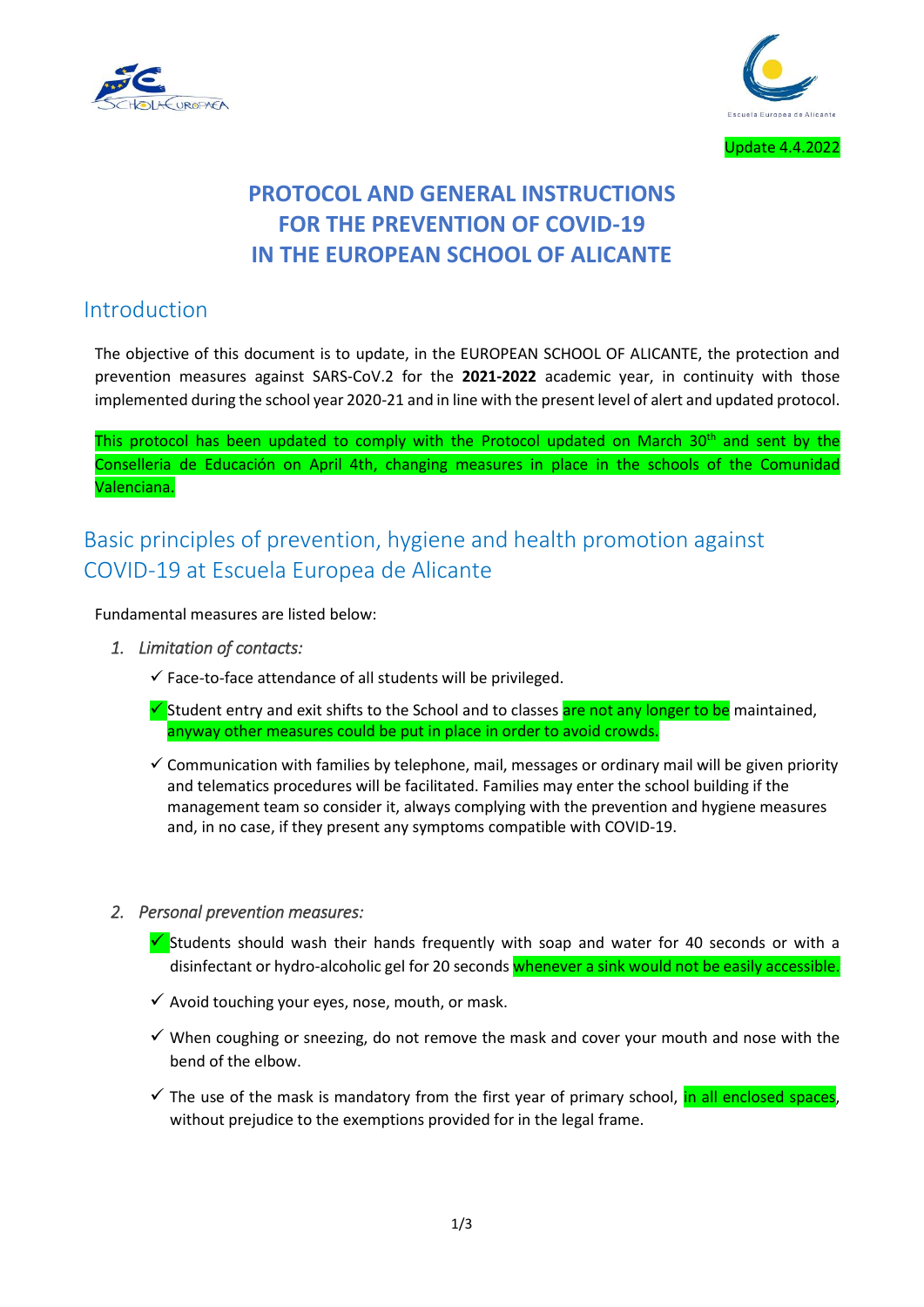



 $\checkmark$  The use of the mask will be mandatory for all teachers, in all enclosed spaces, without prejudice to the exemptions provided for in the legal frame.  $\checkmark$  It is not compulsory to wear a mask outside buildings.

#### *3. Cleaning, disinfection and ventilation of the School:*

- $\checkmark$  Cleaning and disinfection measures have been intensified in the School by a specialized company and in accordance with the protocol agreed upon with it, which includes cleaning and disinfection of the facilities at least once a day, reinforcing it in those spaces that need it depending on the intensity of use, such as bathrooms and surfaces of greater use.
- $\checkmark$  As far as possible, the tables and desks will be kept free of papers or other objects to facilitate their daily cleaning.
- $\checkmark$  The cleaning of the air filters has been reinforced and the ventilation of the air conditioning systems has been increased. The use of fans is not recommended.
- $\checkmark$  Natural ventilation is the preferred option. Cross ventilation is recommended, if possible permanently, with opening doors and / or windows opposite or at least on different sides of the room, to promote air circulation and ensure efficient sweeping throughout the space. It is more advisable to distribute the opening points of doors and windows than to concentrate the opening in a single point. The facilities of the center must be ventilated frequently, if possible permanently, or at least 15 minutes at the beginning and at the end of the day, during recess, and whenever possible between classes, also guaranteeing good ventilation in the hallways. The mentioned ventilation time of 15 minutes is only indicative and must be adapted to the conditions and characteristics of each classroom. In situations of high community transmission of SARS-CoV2, the prioritization of natural ventilation should be valued for its effectiveness in preventing transmission over aspects such as the temperature and humidity conditions necessary for comfort or thermal efficiency requirements.
- $\checkmark$  If natural ventilation is not sufficient, forced (mechanical) ventilation is used, the supply of outside air must has been increased and the fraction of recirculated air has been reduced, in order to obtain adequate air renewal.
- $\checkmark$  If a professional assists in the same space with different students in a consecutive (physiotherapist, speech therapist, nurse ...), the surfaces used will be disinfected and the room will be ventilated at least 5 minutes after each session or according to the parameters mentioned that guarantee adequate ventilation.
- $\checkmark$  In the case of programming activities that increase the emission of aerosols such as shouting or singing, it is recommended to carry them out outside whenever possible and, if not, ensure adequate ventilation and maintain distance. Since physical exercise also increases the emission of aerosols, physical education classes will be promoted in outdoor spaces. When they are carried out indoors, it is especially important to use the mask properly, increase the distance and intensify ventilation.

#### *4. Case management:*